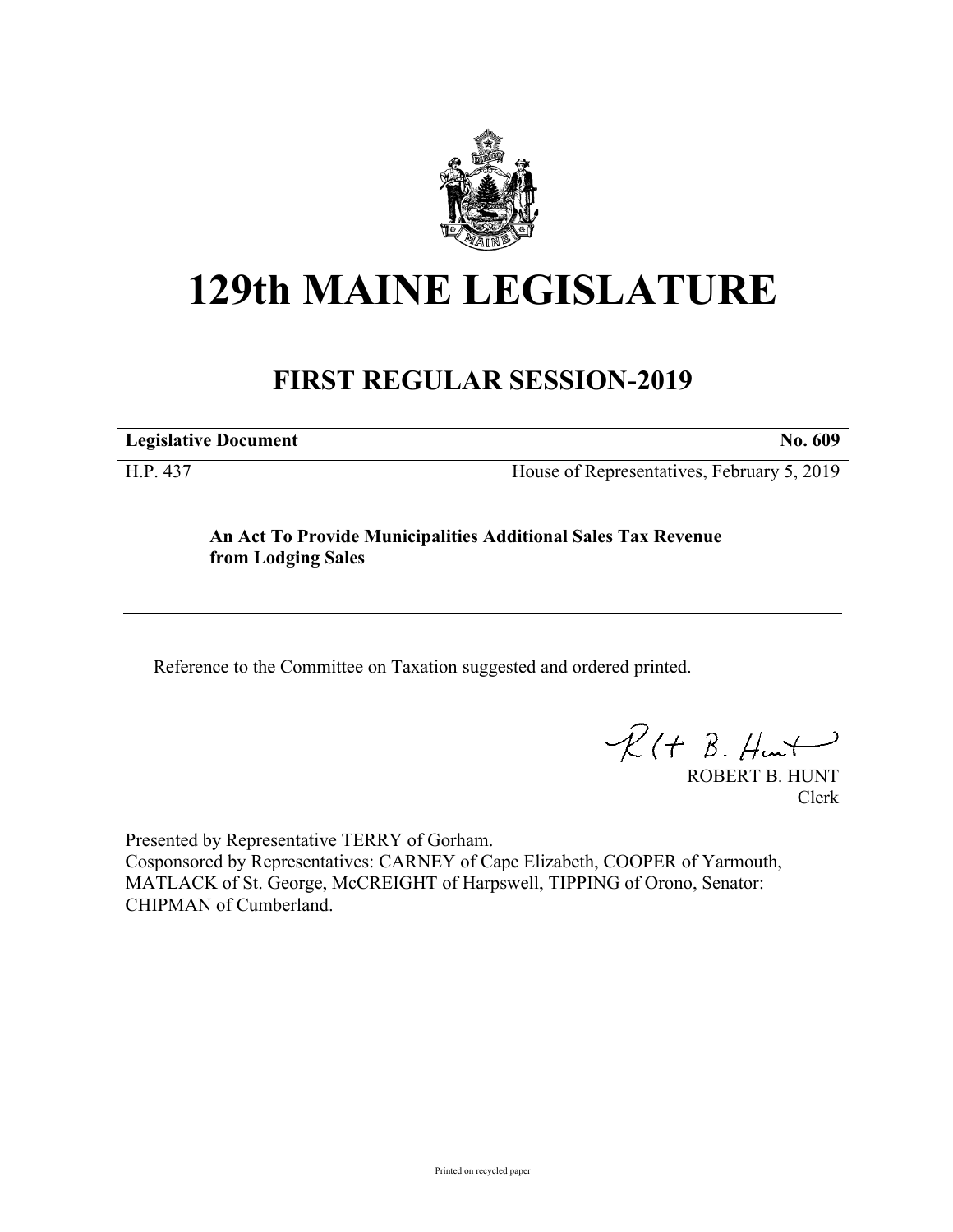## **Be it enacted by the People of the State of Maine as follows:**

 **Sec. 1. 36 MRSA §1812, sub-§1-A,** as enacted by PL 2017, c. 211, Pt. B, §4 and affected by §9, is amended to read:

 **1-A. Computation.** Every retailer shall add the sales tax imposed by section sections 1811 and 1819 to the sale price on all sales of tangible personal property and taxable services that are subject to tax under this Part. The tax when so added is a debt of the purchaser to the retailer until it is paid and is recoverable at law by the retailer from the purchaser in the same manner as the sale price. When the sale price involves a fraction of a dollar, the tax computation must be carried to the 3rd decimal place, then rounded down to the next whole cent whenever the 3rd decimal place is one, 2, 3 or 4 and 11 rounded up to the next whole cent whenever the 3rd decimal place is 5, 6, 7, 8 or 9.

**Sec. 2. 36 MRSA §1819** is enacted to read:

## **§1819. Local sales tax on lodging increment**

 **1. Local sales tax on lodging increment.** Beginning January 1, 2020, an additional tax of 1% is imposed on the value of rental of living quarters in any hotel, rooming house or tourist or trailer camp that is sold at retail in this State and that is subject to tax at the 17 rate of 9% under section 1811.

 **2. Distribution of revenue.** By the 20th day of each month, the assessor shall identify and certify the amount of revenue attributable to each municipality and the unorganized territory under this section for the previous month and subtract the costs of administering this section. The Treasurer of State shall make monthly payments to municipal treasurers of the net amounts certified by the assessor under this subsection for each municipality and to the Unorganized Territory Education and Services Fund for the net amount attributable to the unorganized territory.

 For purposes of this subsection, "costs of administering this section" means the lesser of the actual cost to the assessor of administering this section and 2% of the total revenue generated under this section.

 **3. Effect on revenue sharing and other state aid programs.** Revenue received by the State pursuant to subsection 1 may not be considered to be receipts from the taxes imposed under this Part for the purpose of transfers to the Local Government Fund under Title 30-A, section 5681. Revenue received pursuant to subsection 1 may not be used to reduce or eliminate any funding otherwise due a county or municipality under any provision of law providing aid to the county or municipality, including, but not limited to, aid for schools, roads, public assistance or jails.

 **Sec. 3. 36 MRSA §1861,** as amended by PL 1995, c. 640, §6, is further amended to read: